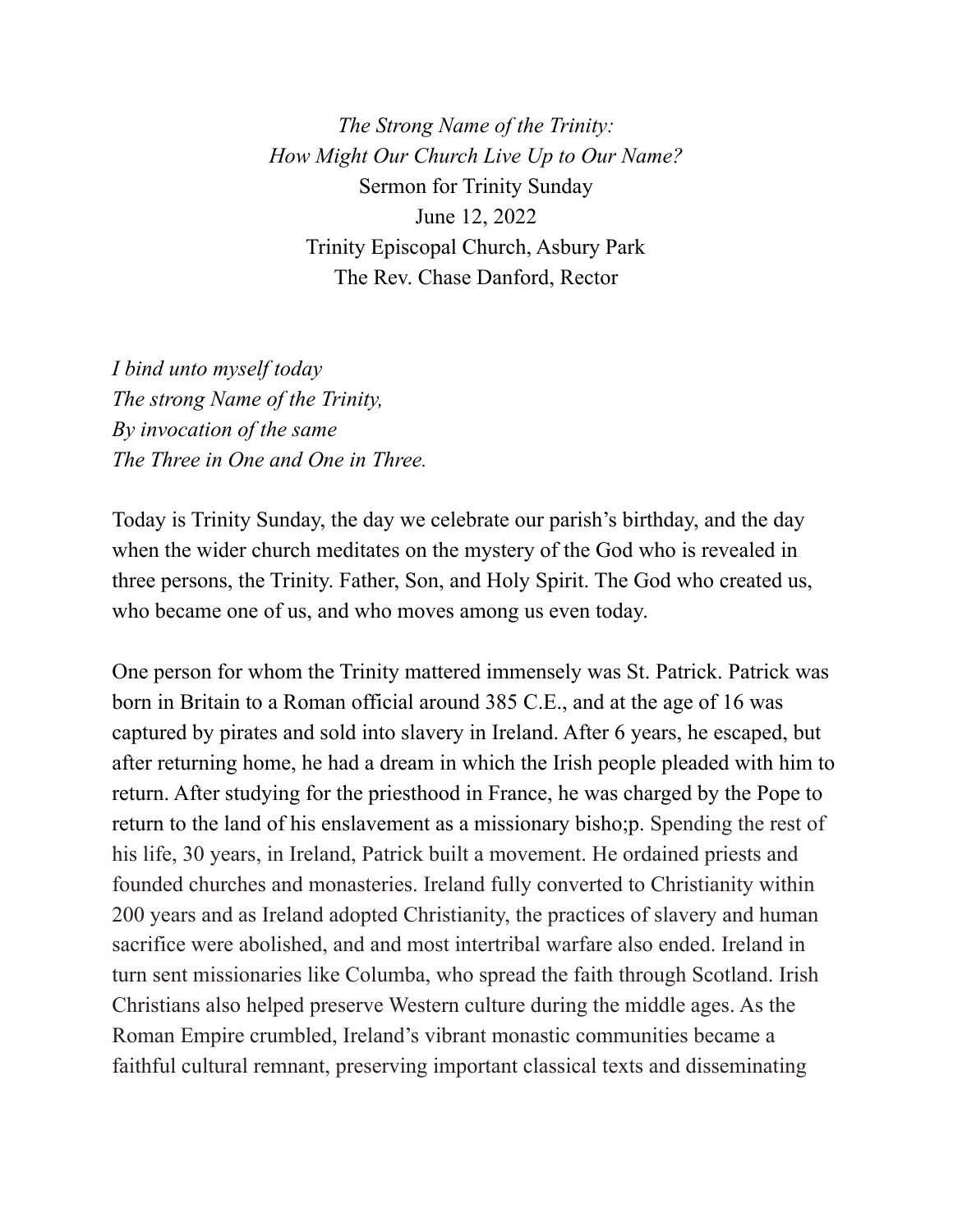knowledge back to continental Europe through the establishment of monasteries in various countries.

But before Ireland became a Christian land, when Patrick first arrived back on its shores as a missionary bishop to support Christians already there and to win new converts, he faced great hostility. About a year after his return, the church celebrated the 400th anniversary of Christ's death and resurrection. Patrick had a vision in which the Holy Spirit instructed him to observe the 400th Easter by lighting a great Easter fire on the night before Easter Day. To complicate matters, this was also the time of Beltane, a major festivity in the local Celtic religion. No fire was to be lit this particular night before the high king in Tara and his Druid priests lit the Beltane fire. The priests warned the king that prophecy foretold that any light lit before the Beltane fire had to be put out that same evening or else it would burn forever. When the king's troops came to put the fire out, no water could quench it nor could they overpower Patrick or his companions. They went away, and on Easter morning, Patrick and his companions marched toward Tara and the high king. Two related legends tell of what happened that day as the king's soldiers tried to intercept them. In one, Patrick and his companions transform into deer, or at least appeared to be deer to the king's troops, and so they were able to move past them unharmed. In the other story, a herd of deer distract the troops, and Patrick is able to escape and continue on. In some accounts of both stories, Patrick was shielded by chanting a poem that is now attributed to him as St. Patrick's Breastplate, also called the Lorica, which means Deer-Cry. A lorica is a song of protection. St. Patrick's begins with those stirring words of the hymn we just sang:

*I bind unto myself today The strong Name of the Trinity, By invocation of the same The Three in One and One in Three.*

And as it continues it tells the Chrisian story:

*I bind this today to me forever*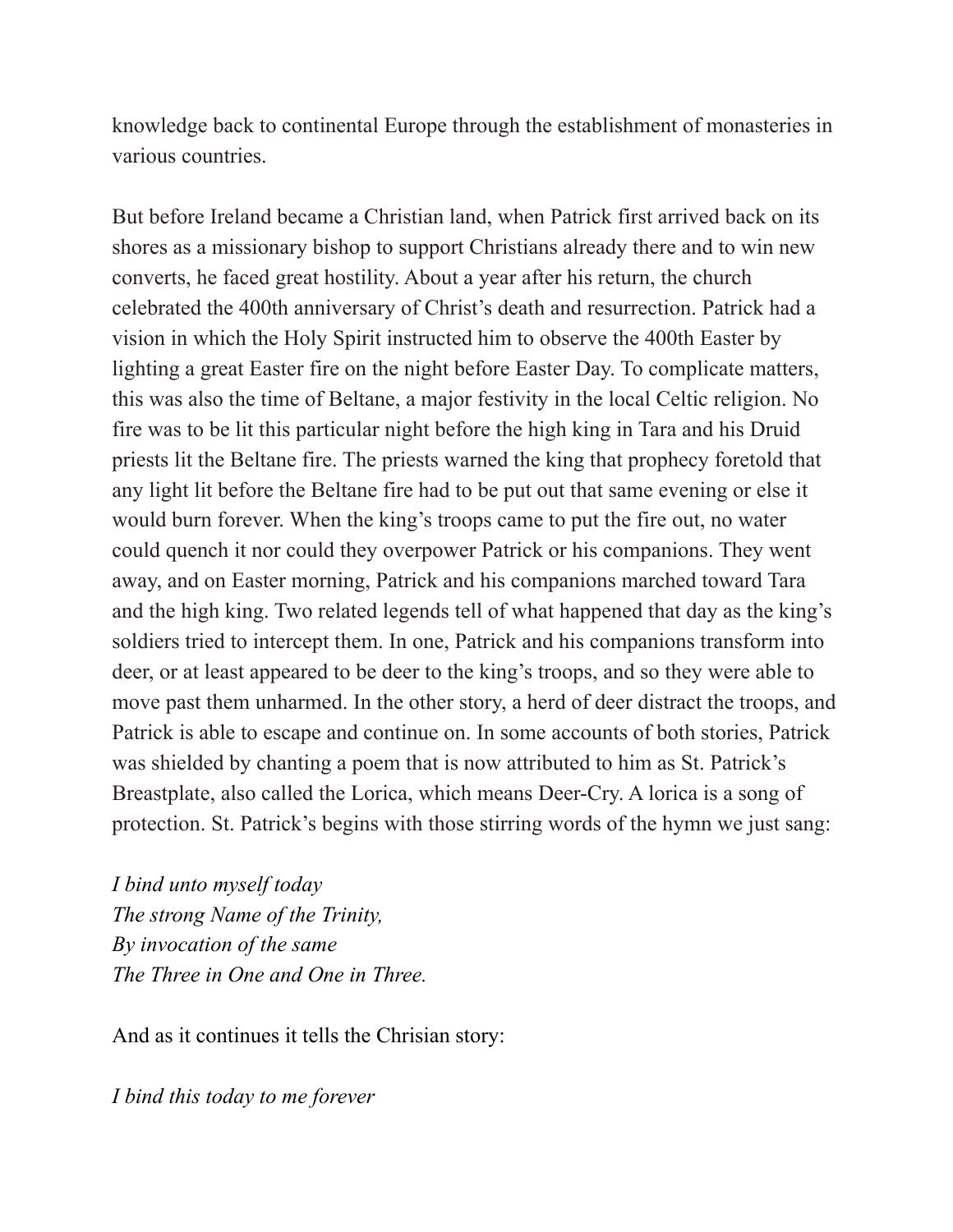*By power of faith, Christ's incarnation; His baptism in Jordan river, His death on Cross for my salvation; His bursting from the spicèd tomb, His riding up the heavenly way, His coming at the day of doom I bind unto myself today.*

Protected by his invocation of the Trinity, Patrick arrived before the king and began to preach the gospel. Some accounts hold that he told his listeners about the Trinity, taking a shamrock from the grass beneath their feet to explain how something could be both one and three at the same time. The queen and her daughters came forward to be baptized, and the king granted Patrick permission to continue preaching around the country. Patrick's movement was wildly successful, seemingly giving truth to the Druid prophecy that the flame he lit that Easte Eve would never die.

Patrick responded to God's call by returning to a land in which he had been enslaved. It must have been difficult for him. But he did it for love. Love of God, and love of God's people, including the Christians and the pagans of Ireland whom he saw in his vision, pleading with him to return. He was motivated by faith in the Triune God. God the Father, God the Son, and God the Holy Spirit. One God in Three Persons. At the heart of the mystery of the Trinity is relationship. Christians believe in a God whose very nature is relational. As retired Archbishop of Canterbury Rowan Williams said, "God's own self is already a pattern of loving relationship: the Trinity of Father, Son and Spirit." Williams posited that the implication of this is that humans, created in the image of God, are also by nature relational beings. We are created to be in relationship, and particularly to be in relationship with our creator, the source of all things.

When we give of ourselves to others, whether family and loved ones or our wider community, we are mirroring the relational nature of God who shares the divine life between and within the community of the Trinity and who poured out this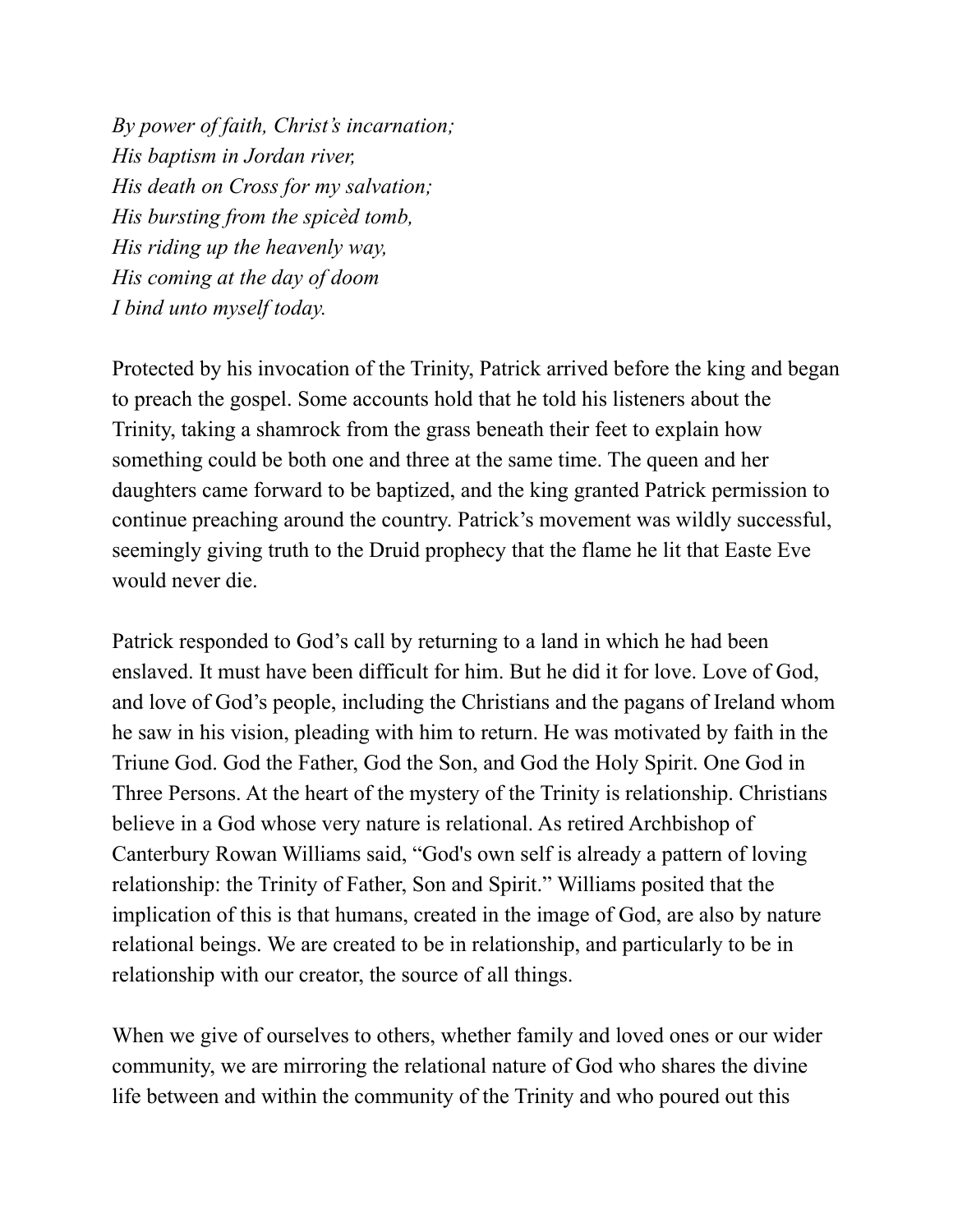divine life into the universe in Creation. God, who is Parent, Child, and Holy Spirit, lives in a constant state of love, for God is love, and God formed us in this divine relational image so that we could reflect that love back to our creator and so that we could share this love with one another.

St. Patrick spoke of this divine love that gives of itself and unites us to God and one another in my favorite section of his Lorica:

*Christ be with me, Christ within me, Christ behind me, Christ before me, Christ beside me, Christ to win me, Christ to comfort and restore me. Christ beneath me, Christ above me, Christ in quiet, Christ in danger, Christ in hearts of all that love me, Christ in mouth of friend and stranger.*

When we give of ourselves to one another, we are serving the image of Christ in the other, allowing the Holy Spirit to move through us and to connect us with one another as fellow children of the same Creator.

Love of God and God's people inspired Patrick to preach the gospel to the land of his enslavement. And love of God and God's people moves people even today to respond to the needs of the world. And we too here at Trinity Church have the opportunity to answer the call every day. How will Christ be with us, within us, behind us, before us, and beside us? How will Christ win us, comfort us, and restore us? We will find Christ in friend and stranger alike, and when we serve friend and stranger, we serve Christ. We have many ways to serve here at Trinity. Our motto is God's unconditional love is practiced here. And that's the heart of the Trinity. We could spend our lives studying the theological complexities of this wonderful Christian mystery, and I commend those who do, but for me, the Trinity is actually pretty simple. The Trinity means that God the Creator of all is not only found in the heavenly realms, but God is also here on earth, in Jesus Christ who